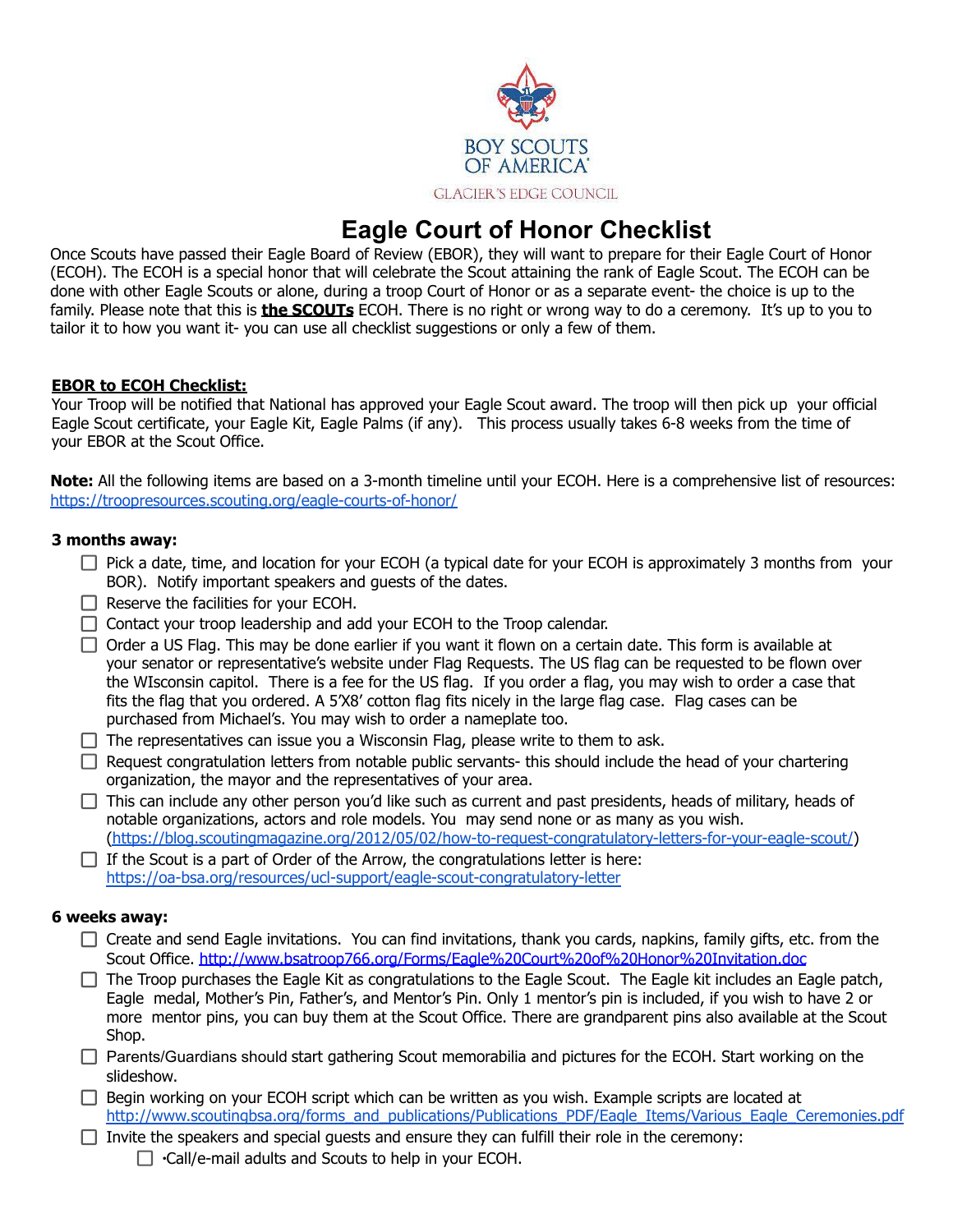| <b>Roles:</b>                                                                | Name:       | Phone#: | E-Mail: |
|------------------------------------------------------------------------------|-------------|---------|---------|
| <b>Master of Ceremonies</b>                                                  |             |         |         |
| <b>Color Guard 1:</b>                                                        |             |         |         |
| <b>Color Guard 2</b>                                                         |             |         |         |
| <b>Opening by Chartering</b><br>Representative                               |             |         |         |
| <b>Invocation/Prayer:</b>                                                    |             |         |         |
| <b>Scouting Trail:</b>                                                       |             |         |         |
| <b>Scout Law/Oath:</b>                                                       |             |         |         |
| <b>Scout Ranks:</b>                                                          |             |         |         |
| Tenderfoot:                                                                  |             |         |         |
| 2nd Class:                                                                   |             |         |         |
| <b>1st Class:</b>                                                            |             |         |         |
| Star:                                                                        |             |         |         |
| Life:                                                                        |             |         |         |
| Eagle:                                                                       |             |         |         |
| <b>Scoutmaster for Eagle</b><br><b>Presentation:</b>                         |             |         |         |
| Eagle Charge, must be<br>conducted by an Eagle<br>Scout:                     |             |         |         |
| <b>Special Presentations</b>                                                 |             |         |         |
| <b>Special Presentation</b>                                                  |             |         |         |
| <b>Special Presentation</b>                                                  |             |         |         |
| <b>Eagles Scout Thank yous</b><br>mentor Pins and<br><b>Challenge coins:</b> | Eagle Scout |         |         |
| <b>Closing Prayer</b>                                                        |             |         |         |
| Audio/Video:                                                                 |             |         |         |
|                                                                              |             |         |         |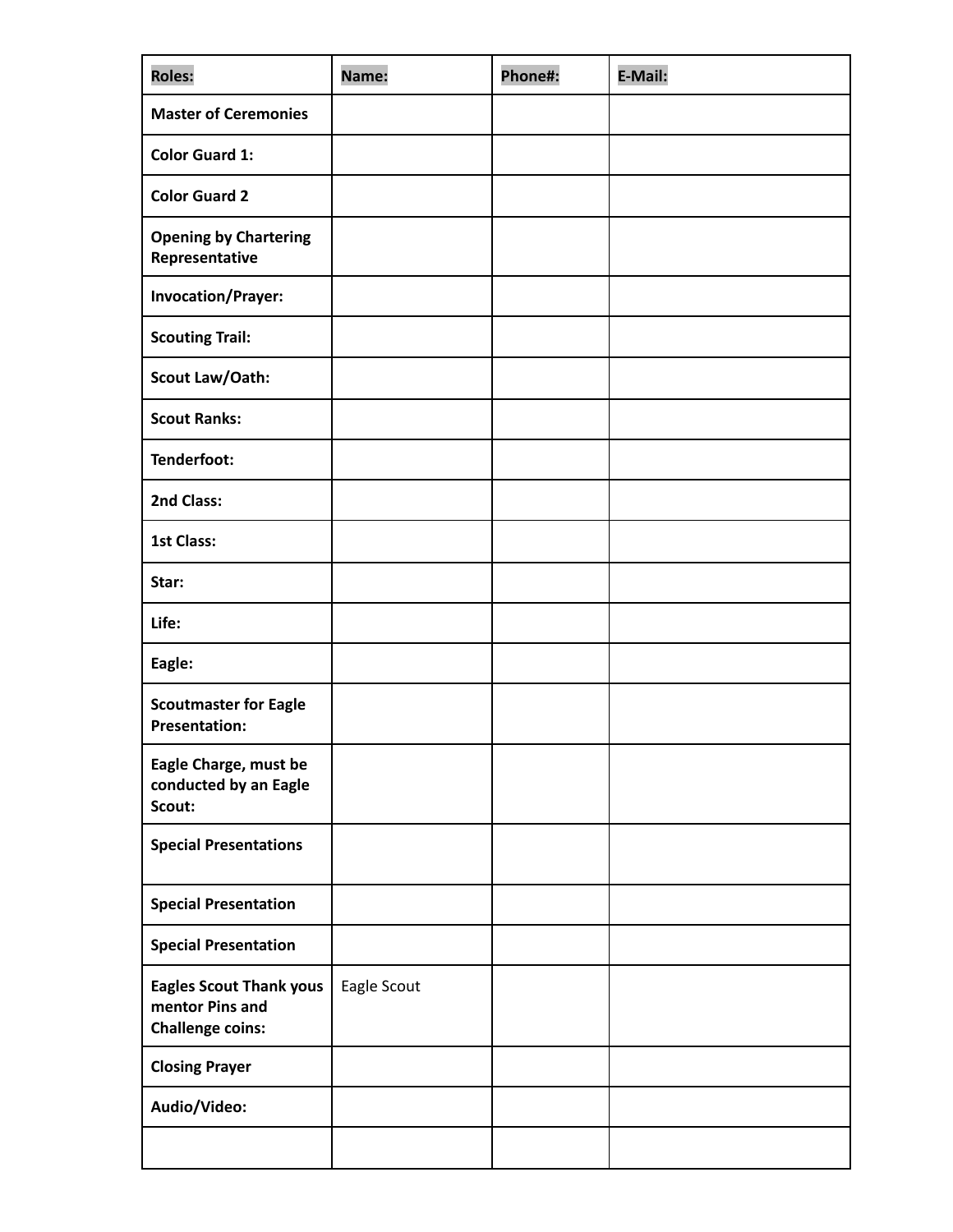| Reception<br>Management, set up,<br>cut cake, serve cake |  |  |
|----------------------------------------------------------|--|--|
| <b>Eagle COH Supplies:</b>                               |  |  |
| <b>Eagle Challenge Pins</b><br>number and to whom        |  |  |
| <b>Flags and Stands,</b><br>securing and returning       |  |  |

 $\Box$  Complete your ECOH program. The program is handed out to quests at the beginning of the ECOH. An example program is located at

□ http://www.bsatroop766.org/Forms/Eagle%20Court%20of%20Honor%20Program.doc. The script can be modified in any way you wish. You can also Google additional programs.

#### **4 weeks away:**

.

- $\Box$  Confirm that your facility is still reserved.
- Contact your Eagle Coordinator to use the Troop ECOH supplies. The ECOH supplies include banners, Scout Law candle holders, a big Scout Rank candle holder, signs, table decorations, etc. to use. ∙
- $\Box$  Consider posting a picture and article in the local newspaper
- $\Box$  Determine the menu for the reception. Usually this includes cake and drinks. Determine who will help with the reception including transportation, kitchen help, decorating, cake cutting etc.

#### ∙ **2 weeks away:**

- $\Box$  Finalize slideshow presentation.
- $\Box$  Finalize the script and email parts to your adults and Scouts so they can practice.
- $\Box$  Buy reception supplies: cups, napkins, plates, forks, table cloths, etc.
- $\Box$  Buy/find a card basket and a questbook.
- $\Box$  Order cake and drinks or whatever you are having.
- $\Box$  Make/buy/order table centerpieces for the reception.

### **1 week away:**

- $\Box$  Confirm everyone can still help with your ECOH. This is important to check before your print the program. Tell the helpers in the ceremony to arrive 20-30 minutes before the ECOH begins.
- $\Box$  Ensure there's a each reader has their script
- $\Box$  Make you have a plan on who will bring US flag, Troop flag, and flag stands.
- $\Box$  If you need to use a projector, speakers, and extension cords, locate those items.
- $\Box$  Buy reception food supplies.
- $\Box$  Finish reception decorations, table cloths, centerpieces, etc.
- $\Box$  Order flowers, balloons, etc. if needed.
- $\Box$  Have Troop Coordinator send out a reminder email via Scoutbook

## **2 days away:**

- $\Box$  Rehearse the final script to make sure you know all the parts.
- $\Box$  Confirm delivery of food (if any).

## **1 day away:**

- $\Box$  Finalize and print programs.
- $\Box$  Organize all of the things to bring to the ECOH.
- $\Box$  Practice the slideshow if you are having one

## **EAGLE COURT OF HONOR DAY:**